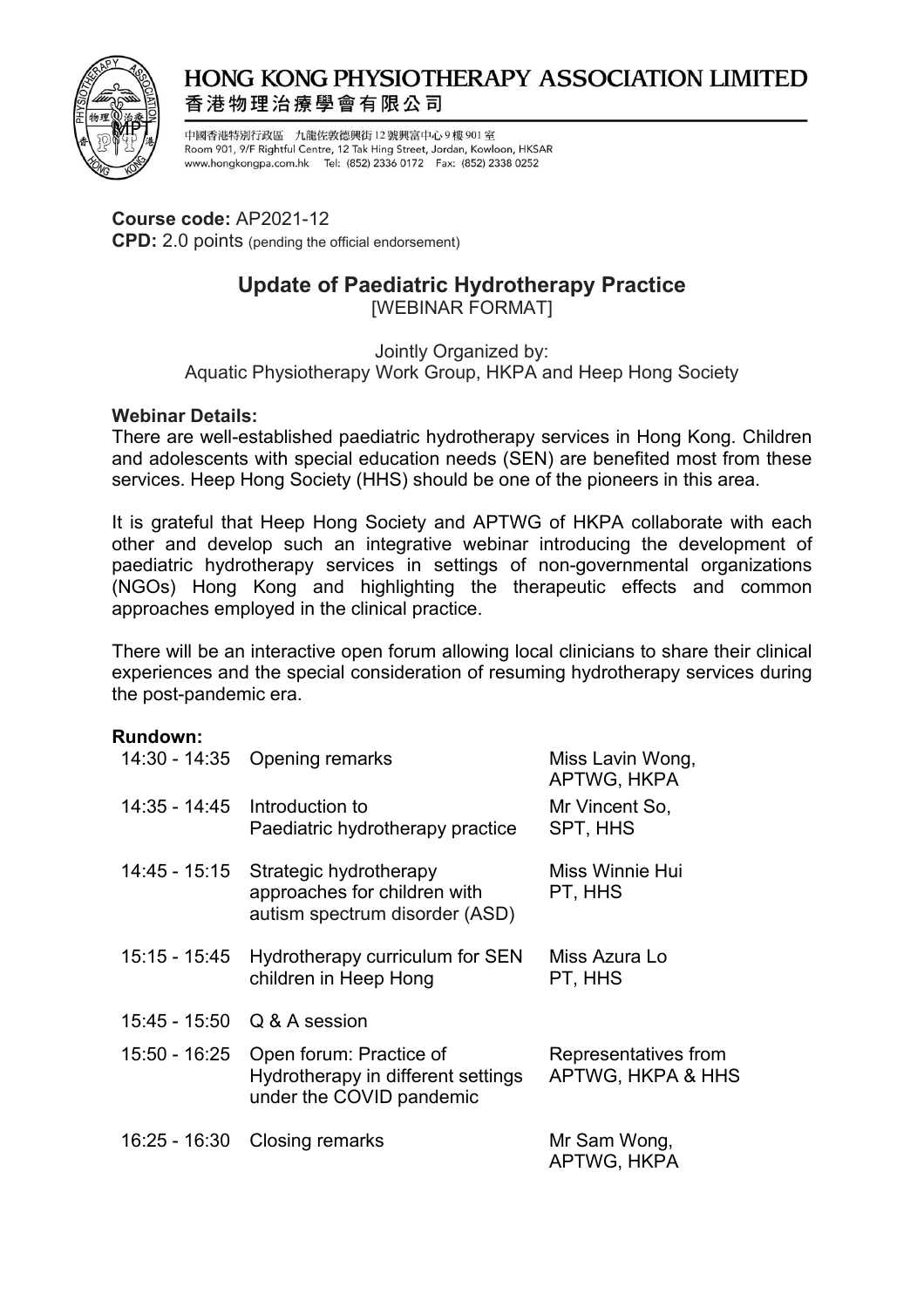| Date:<br>Time:<br>Format: | 18-12-2021 (Sat)<br>14:30-16:30<br>Webinar via Zoom Apps                                                                                                                                                                                                                                                                                                                                                                                                                                                                                                                                                                                                                                                                             |
|---------------------------|--------------------------------------------------------------------------------------------------------------------------------------------------------------------------------------------------------------------------------------------------------------------------------------------------------------------------------------------------------------------------------------------------------------------------------------------------------------------------------------------------------------------------------------------------------------------------------------------------------------------------------------------------------------------------------------------------------------------------------------|
| Fee:                      | Free-of-charge for all APTWG-HKPA, HKPA or MPTA#<br>members<br>#Remark: The MPTA members should submit proof of valid<br>membership of the MPTA during the application.<br>HK\$ 550 for Non-HKPA members (Please register by<br>post)                                                                                                                                                                                                                                                                                                                                                                                                                                                                                                |
| <b>Enquiry:</b>           | Mr Sam Wong<br>Email: samwongwws@gmail.com                                                                                                                                                                                                                                                                                                                                                                                                                                                                                                                                                                                                                                                                                           |
| <b>Registration:</b>      | Online registration: https://shorturl.at/yMSZ5<br>İ.<br>, or<br>By post: Follow the instruction at the back.<br>ii.                                                                                                                                                                                                                                                                                                                                                                                                                                                                                                                                                                                                                  |
| Deadline:                 | 11-12-2021                                                                                                                                                                                                                                                                                                                                                                                                                                                                                                                                                                                                                                                                                                                           |
| <b>Speakers:</b>          | Miss Winnie Fung Ying Hui RPT, BSc (Hons) in Physiotherapy<br>Winnie has worked as a pediatric physiotherapist since 2001 in<br>Heep Hong Society. She has been working in a variety of settings,<br>encompassing SCCC, EETC, community-based project in preterm,<br>and self-financed services. Winnie is particularly interested in<br>preterm and aquatic therapy. She is currently leading different<br>hydrotherapy training for ASD and physically handicapped<br>children. She has also taken multiple professional training in<br>Watsu and Halliwick Concept. In addition, she has been teaching<br>physiotherapy students pediatric module in Tung Wah College.<br>Miss Azura Mei Ling Lo RPT, BSc (Hons) in Physiotherapy |
|                           | Azura is currently a physiotherapist I specializing in hydrotherapy<br>and has been developing hydrotherapy curriculum in Heep Hong<br>Society. She is clinically interested in helping children with SEN,<br>Autism and ADHD. She has engaged in extensive paediatric<br>professional courses related to brain gym, Halliwick Concept and<br>Watsu. She has also obtained Certificate in Sensory Integration &<br>Praxis Test (SIPT) course.                                                                                                                                                                                                                                                                                        |
| <b>Moderator:</b>         | Mr Sam Wong (Education Officer, APTWG, HKPA)                                                                                                                                                                                                                                                                                                                                                                                                                                                                                                                                                                                                                                                                                         |

## **Special Weather Arrangement**

When Tropical Cyclone Warning Signal No. 8 (or a higher number) and / or Black Rainstorm Signal is hoisted, the following arrangements will apply.

For classes and examinations have not yet started: If Typhoon Signal No. 8 and / or Black Rainstorm Signal are / is in force 2 hours before the course, the course will be cancelled.

For classes and examinations that have already started: When Typhoon Signal No. 8 or above is hoisted, classes will be immediately suspend.

Fee paid are not refundable regardless of whether applicants have attended classes or not, unless the enrolled course is full or in exceptional circumstance deems acceptable by HKPA.